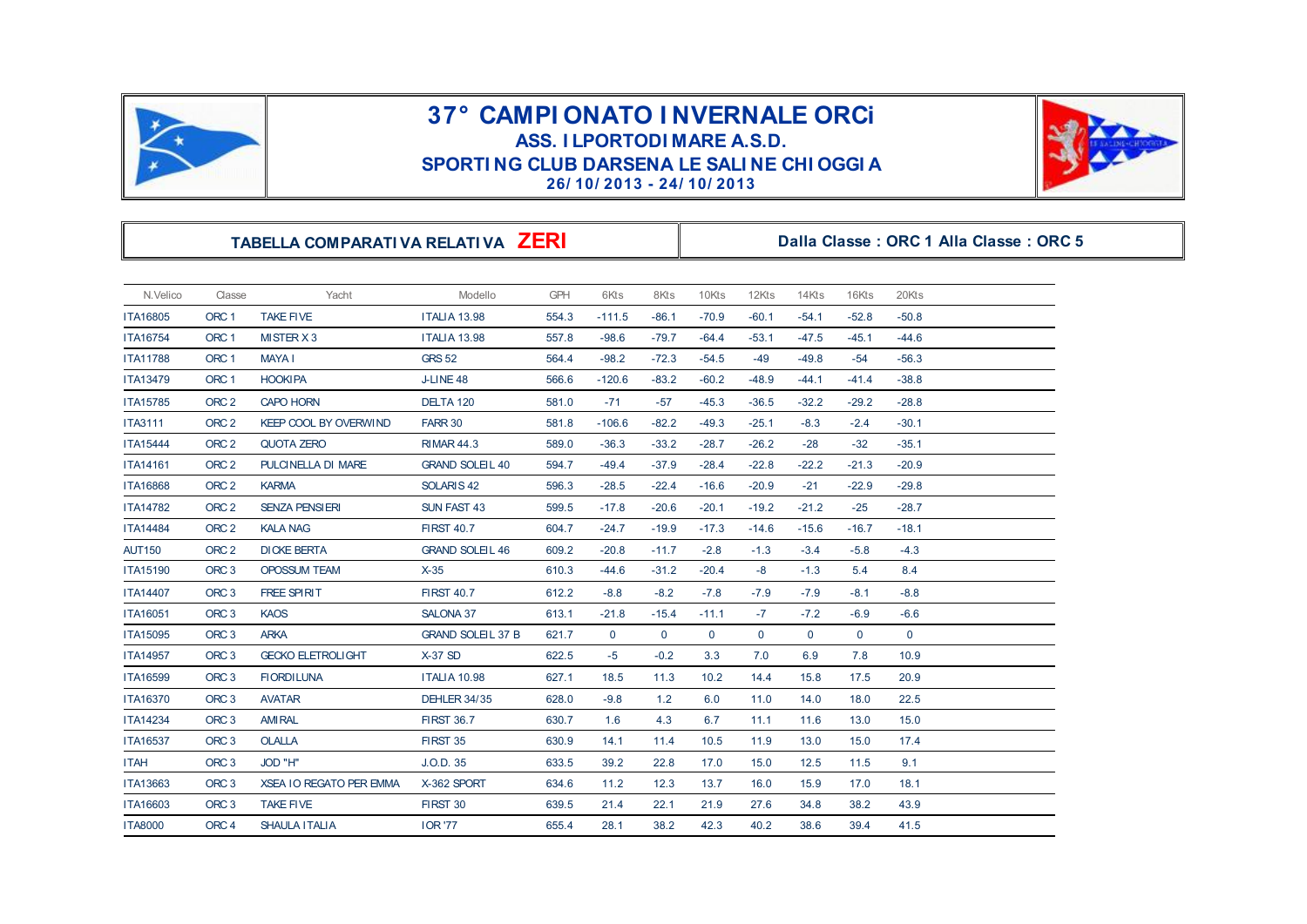| (c) Cyber Altura Crucero - Version ORC 9.6 |                  |                     |                   |       | LFQT-KGQZ |      |      |      |      |       |       |  | 13:33:43<br>Data: 11/11/2013 |
|--------------------------------------------|------------------|---------------------|-------------------|-------|-----------|------|------|------|------|-------|-------|--|------------------------------|
| <b>ITA7681</b>                             | ORC <sub>5</sub> | <b>MORETTO</b>      | <b>PROTO</b>      | 711.2 | 99.4      | 98.4 | 96.2 | 94.0 | 97.0 | 101.4 | 104.2 |  |                              |
| <b>ITA13849</b>                            | ORC <sub>4</sub> | <b>BRIVIDO ZAPI</b> | <b>FIRST 31.7</b> | 677.4 | 110.8     | 80.7 | 67.9 | 56.1 | 50.6 | 48.1  | 46.0  |  |                              |
| <b>ITA277</b>                              | ORC <sub>4</sub> | <b>BACIO RUBATO</b> | <b>FIRST 27.7</b> | 675.2 | 87.0      | 62.0 | 53.4 | 55.1 | 56.0 | 59.8  | 59.5  |  |                              |
| <b>ITA13879</b>                            | ORC <sub>4</sub> | <b>INDIGO</b>       | <b>FIRST 31.7</b> | 670.7 | 78.4      | 61.7 | 55.4 | 51.6 | 48.2 | 47.9  | 48.4  |  |                              |
| <b>ITA16778</b>                            | ORC <sub>4</sub> | <b>LITTLE BABY</b>  | <b>ELAN 310</b>   | 665.4 | 68.9      | 59.6 | 57.5 | 50.3 | 53.3 | 53.8  | 53.3  |  |                              |
| <b>ITA14914</b>                            | ORC <sub>4</sub> | <b>CHOCOLAT</b>     | DUFOUR 34         | 657.7 | 71.6      | 55.8 | 50.0 | 40.4 | 34.6 | 31.5  | 28.9  |  |                              |
| <b>ITA9795</b>                             | ORC <sub>4</sub> | <b>ERA ORA</b>      | $3/4$ IOR         | 655.4 | 28.6      | 30.8 | 37.7 | 43.1 | 47.0 | 51.7  | 54.6  |  |                              |